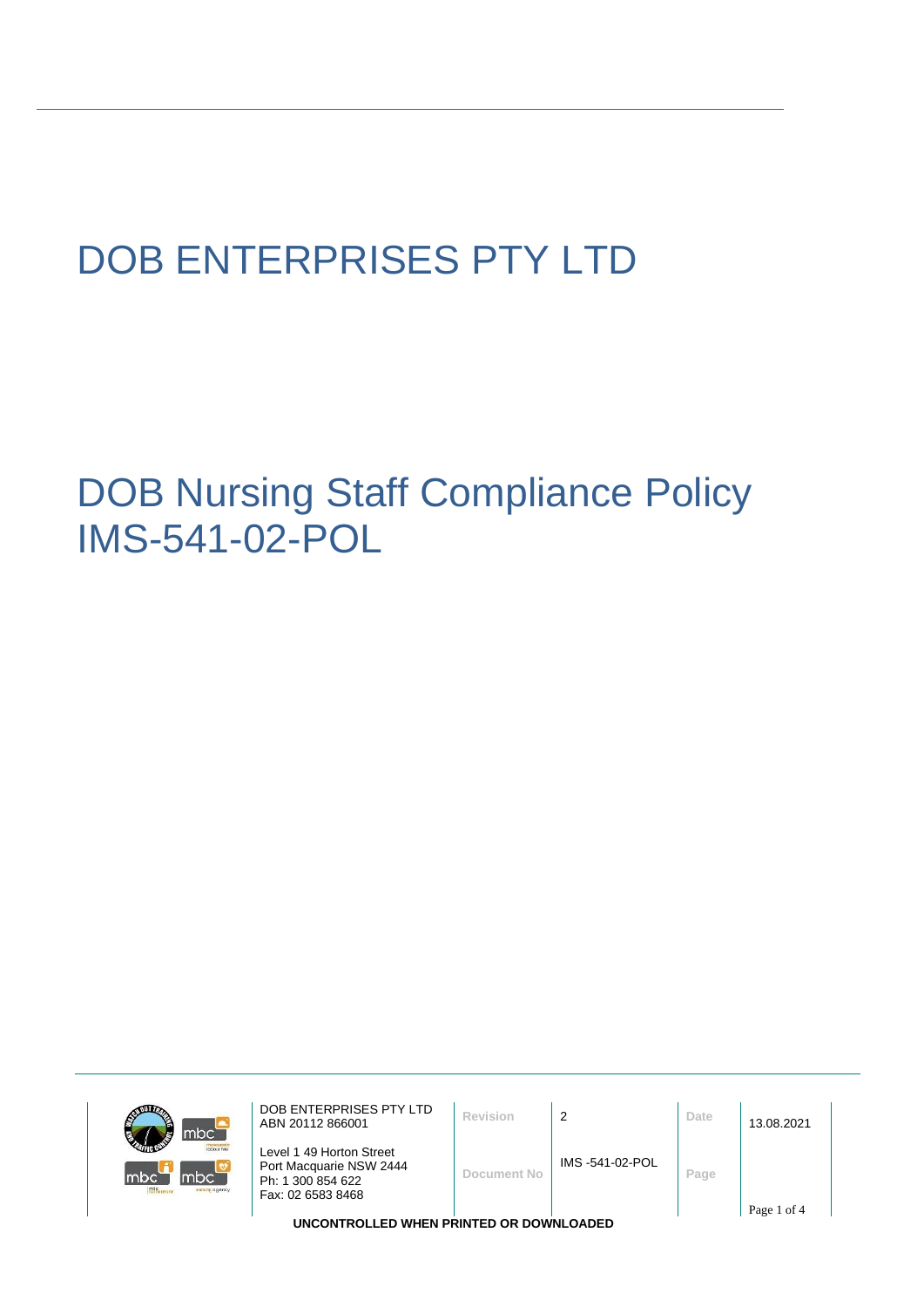# **Revision History**

| <b>Date</b> | <b>Rev</b>     | <b>Modified</b><br><b>By</b> | <b>Changes Made,</b><br><b>Review History</b> | <b>Reviewed</b><br>by | <b>Approved</b><br>by |
|-------------|----------------|------------------------------|-----------------------------------------------|-----------------------|-----------------------|
| 19.02.19    | $\overline{0}$ | <b>Sunette</b><br>Opperman   | Creation                                      | <b>S</b> Rupert       | <b>S</b> Rupert       |
| 29.6.21     | 1              | Ellen<br>Crepaz              | Update<br>information                         | S Rupert              | S Rupert              |
| 13.08.21    | $\overline{2}$ | Ellen<br>Crepaz              | Update to add<br>more information             | <b>S</b> Rupert       | S Rupert              |
|             |                |                              |                                               |                       |                       |
|             |                |                              |                                               |                       |                       |
|             |                |                              |                                               |                       |                       |
|             |                |                              |                                               |                       |                       |
|             |                |                              |                                               |                       |                       |
|             |                |                              |                                               |                       |                       |

| mbc <sup>-</sup>                                                                | DOB ENTERPRISES PTY LTD<br>ABN 20112 866001                                                   | Revision    | 2              | Date | 13.08.2021  |
|---------------------------------------------------------------------------------|-----------------------------------------------------------------------------------------------|-------------|----------------|------|-------------|
| <b>Icloour hire</b><br>mbc`<br>Imbo<br>m <sub>tc</sub><br><b>TUrsing agency</b> | Level 1 49 Horton Street<br>Port Macquarie NSW 2444<br>Ph: 1 300 854 622<br>Fax: 02 6583 8468 | Document No | IMS-541-02-POL | Page |             |
|                                                                                 |                                                                                               |             |                |      | Page 2 of 4 |
| UNCONTROLLED WHEN PRINTED OR DOWNLOADED                                         |                                                                                               |             |                |      |             |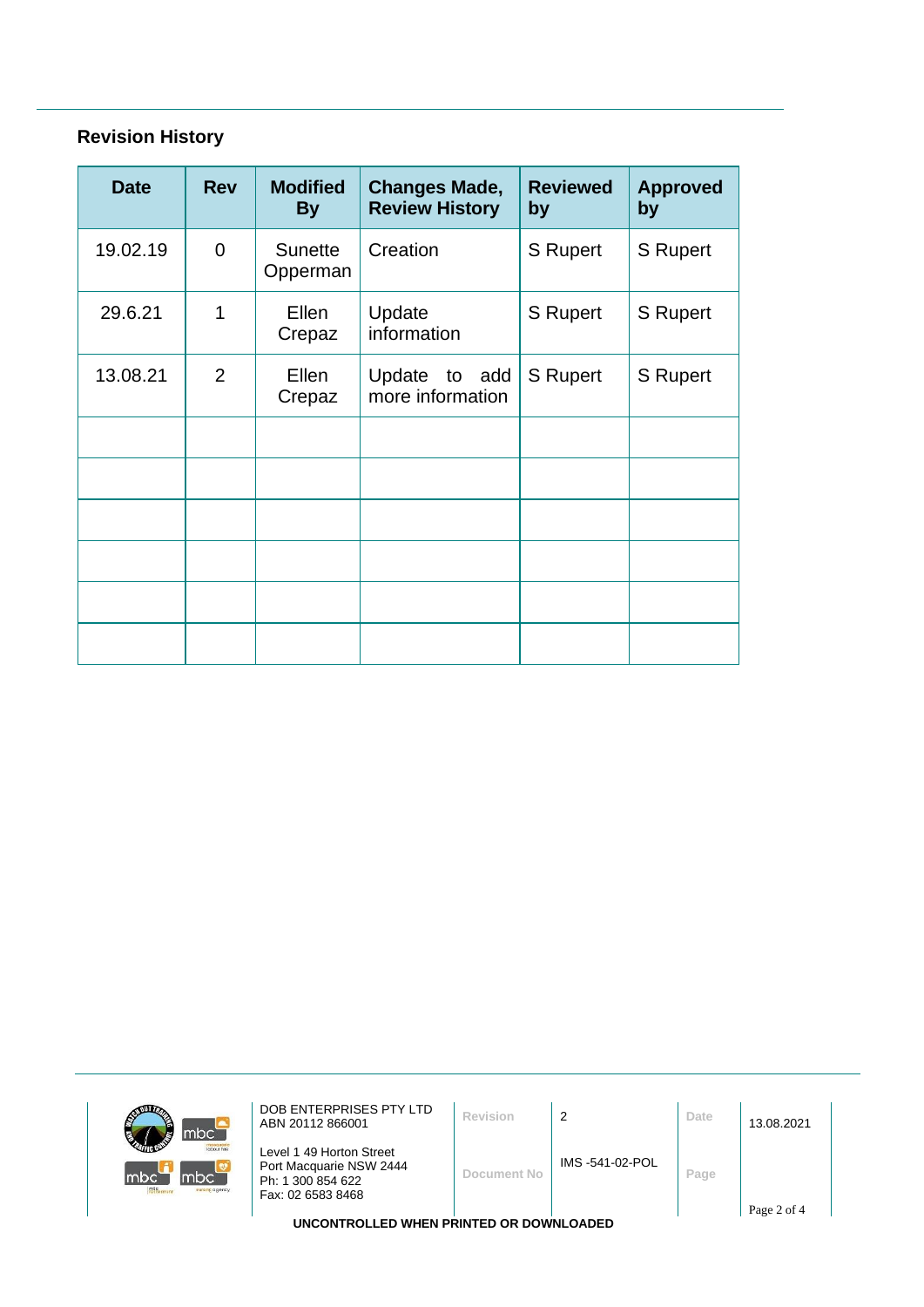DOB Enterprises Pty Ltd t/a MBC Nursing Agency, is committed to employing qualified, experienced Nursing staff, and implementing a strict policy of periodic checks on Criminal History, Working with Children, professional registrations, First Aid and CPR.

# **Scope:**

This policy covers the employment and placement of Registered Nurses, Enrolled Nurses and Care staff.

# **Objective:**

DOB will ensure suitably qualified staff are placed with clients and that they are regularly checked and refreshed.

## **Policy:**

DOB has adopted the following schedule of checks and certifications:

## - **Upon employment before placement the following are lodged and/or verified:**

- 1. Criminal History Check
- 2. Working with Children Check
- 3. NDIS Worker Screening Check
- 4. NDIS Orientation module Quality, Safety and You
- 5. Two professional references
- 6. Qualification verification
- 7. Registration (APHRA) verification
- 8. First Aid and CPR verification and expiration check
- 9. Drivers Licences, Vehicle Registration and third Party Insurance

#### - **Before placement all staff are inducted on:**

- 1. Equal Opportunity, Bullying, Harassment, Aggression, Violence
- 2. Client abuse
- 3. Child Protection
- 4. Carer and client rights and responsibilities
- 5. Code of Conduct and Professional Boundaries
- 6. NDIS Worker Handbook, including NDIS Code of Conduct
- 7. Drug and Alcohol Policy
- 8. Expected Duties/service types
- 9. Electrical Safety
- 10. Emergency procedures
- 11. Fire Safety
- 12. Grievance, Feedback and Complaints
- 13. Hazardous Chemicals
- 14. Infection Control
- 15. Manual Handling
- 16. Medication Competency
- 17. Privacy and Confidentiality
- 18. Mobile Phone use
- 19. Safety in Home

| mbc <sup>-</sup>                              | DOB ENTERPRISES PTY LTD<br>ABN 20112 866001                                                   | Revision    |                 | Date | 13.08.2021  |  |
|-----------------------------------------------|-----------------------------------------------------------------------------------------------|-------------|-----------------|------|-------------|--|
| macquan<br>mbc <sup>'</sup><br>sursing agency | Level 1 49 Horton Street<br>Port Macquarie NSW 2444<br>Ph: 1 300 854 622<br>Fax: 02 6583 8468 | Document No | IMS -541-02-POL | Page | Page 3 of 4 |  |
| UNCONTROLLED WHEN PRINTED OR DOWNLOADED       |                                                                                               |             |                 |      |             |  |